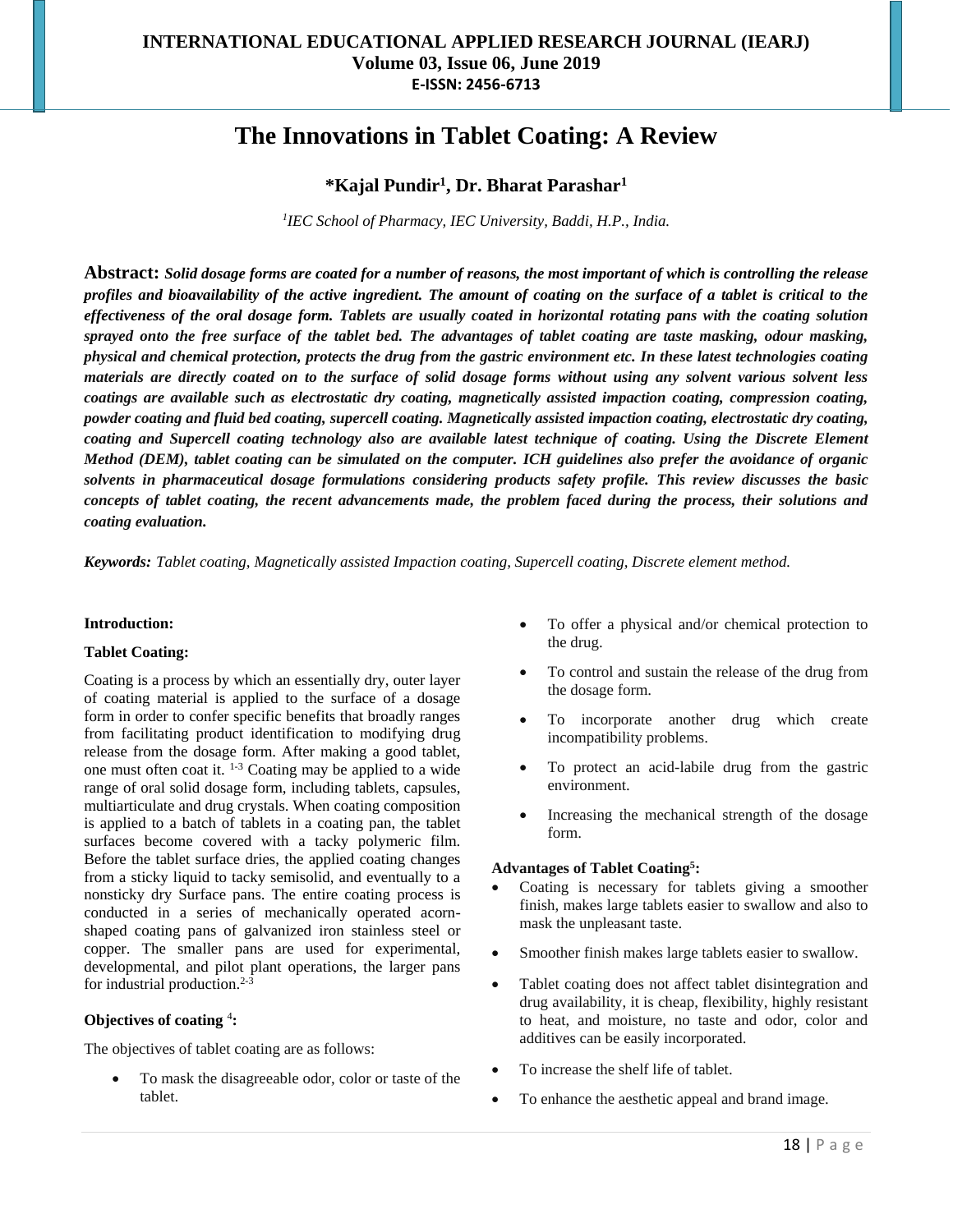To provide enteric release properties for release in the intestinal tract.

#### **Disadvantage of Tablet Coating<sup>5</sup> :**

- Tablet coating increase the cost of formulation.
- Tablet coating may interfere in pharmacodynamic properties of drug formulation.
- Something coating may result in various film defects like, mottling, capping, chipping, bridging.
- The process remained complicated.

#### **Coating Process,6,7:**

The coating may be shaped with the aid of an unmatched application or can be constructed up in layers through the use of more than one spraying cycles. Rotating coating pans are regularly used within the pharmaceutical industry. Uncoated tablets are located inside the pan and the liquid coating answer is brought into the pan even as the tablets are tumbling.

#### **Types of Coating:**

**1. Sugar coating:** Compressed tablets may be coated with colored or uncolored sugar layer. The coating is water soluble and quickly dissolves after swallowing.

Sugar coating process involves five separate operations:

- *A) Sealing/Water proofing:* The seal coat provides a moisture barrier and hardness the surface of the tablet in order to minimize attritional effects. Common materials used as a sealant include Shellac, Zinc, Cellulose acetate phthalate (CAP), Polyvinyl acetate phthalate, Hydroxyl propyl cellulose, Hydroxyl propyl methylcellulose etc.
- *B) Sub coating:* is the actual start of the sugarcoating process and provides the rapid buildup necessary to round up the tablet edge. It also acts as the foundation for the smoothing and color coats.
- *C) Groosing/Smoothing:* The grossing/ smoothing process is specifically for smoothing and filing the irregularity on the surface generated during sub coating. It also increases the tablet size to a predetermined dimension.
- *D) Color Coating:* This stage is often critical in the successful completion of a sugar-coating process and involves the multiple application of syrup solution (60-70% sugar solid) containing the tablet coating.
- *E) Polishing:* Sugar-coated tablets needs to be polished to achieve a final elegance. Polishing is achieved by applying the mixture of waxes like beeswax, carnauba wax, candelilla wax or hard paraffin wax to tablets in polishing pan.
- **2. Film Coating:** Film coating is more favored over sugar coating. Materials used in film coating
	- Film formers (which may be enteric or nonenteric)
	- Solvents
	- Plasticizers
	- Colorants

#### **Recent Technologies in Tablet Coating:**

#### **Electrostatic Coating:**

It is an effective way of applying a coat on conductive substances. A strong electrostatic charge is applied to the substrate. The coating material consisting of conductive ionic species of opposite charge is sprayed on the charged substrate. A complete and uniform coating of corners on the substrate is achieved (fig.1).



**Fig 1:** Mechanism of electrostatic coating.

There are two kinds of spraying units, based on the charging mechanism:

- a) Corona charging
- b) Tribo charging.
- *a) Corona Charging:* This is done by the electrical breakdown and then ionization of air by imposing high voltage on a sharp pointed needle like electrode (i.e. charging pin) at the outlet of the gun. The powder particles pick up the negative ions on their way from the gun to the substrate. The movement of particles between the charging gun and the substrate is mainly governed by the combination of electrical and mechanical forces. The mechanical forces produced by the air blows the powder towards the substrate from the spray gun. For the corona charging, the electrical forces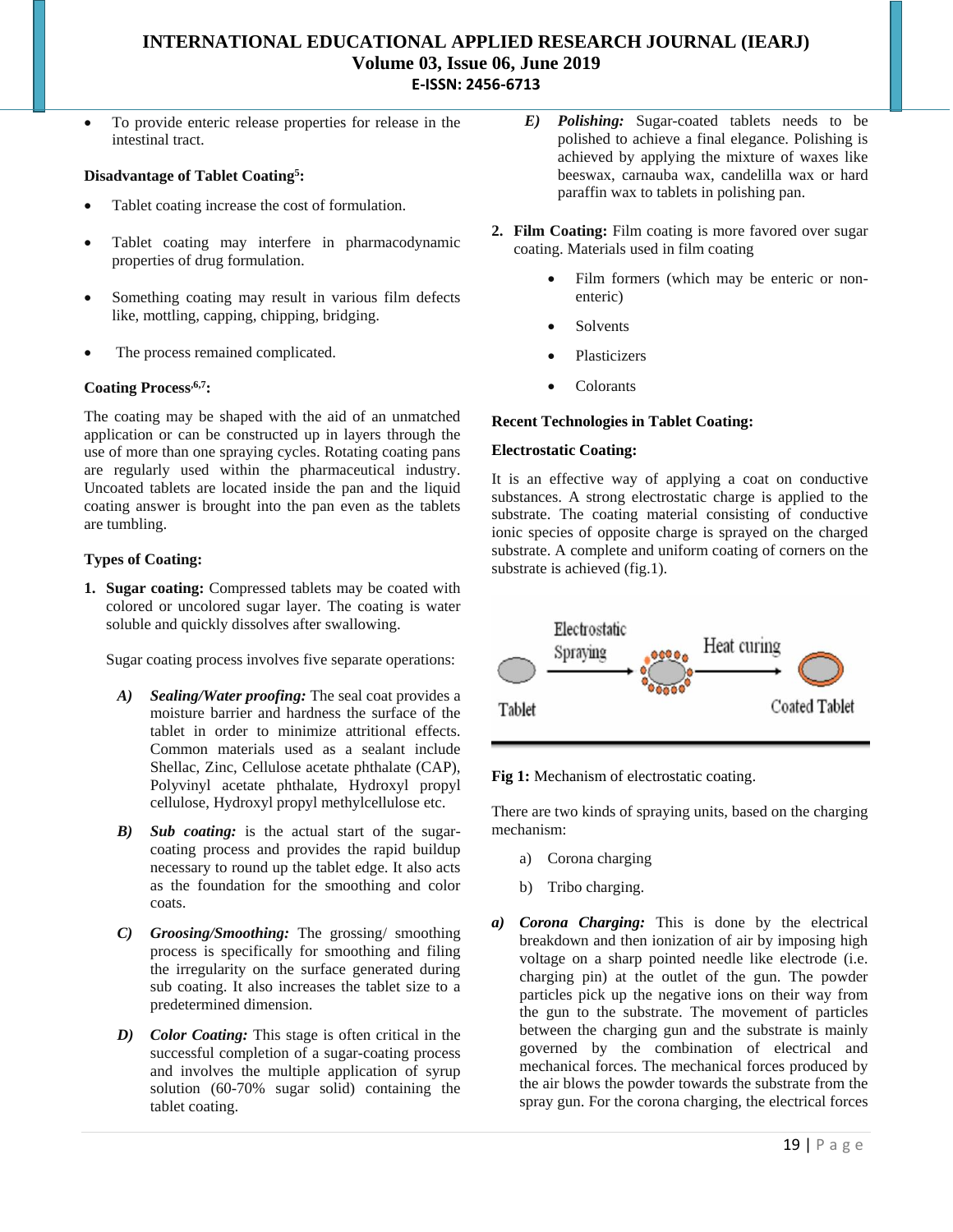are derived from the electrical field between the charging tip of the spray gun and the earthen substance, and from the repulsive forces between the charged particles. The electrical field can be adjusted to alter the powder's flow, control pattern size, shape, and powder density as it is released from the gun. 8-9

*b) Tribo charging:* Unlike corona charging guns, the tribo charging makes the use of the principle of friction charging associated with the dielectric properties of solid materials and therefore no free ions and electrical field will be present between the spray gun the grounded substance. For tribo charging guns, the electrical forces are only regarded to the repulsive forces between the charged particles. After spraying when charged particles move into the space adjacent to the substrate, the attraction forces between the charged particles and the grounded substrate makes the particle to deposit on the substrate. Charged particles are uniformly sprayed onto the earthen substrate in virtue of mechanical forces and electrostatic attraction. Particles accumulate on the substrate before the repulsion force of the deposited particles against the coming particles increase and exceed the electrostatic attraction. Finally once the said repulsion becomes equivalent to the said attraction, particles cannot adhere to the substrate any more, and the coating thickness does not increase any more. 10-11

#### **Magnetically Assisted Impaction Coating (MAIC):**

Many dry coating methods have been developed such as compression coating, plasticizer dry coating, heat dry coating and electrostatic dry coating. These methods generally allow for the application of high hearing stresses or high impaction forces or exposure to higher temperature to achieve coating. The strong mechanical forces and the accompanying heat generated can cause layering and even embedding of the guest particles onto the surface of the host particles. Many food and pharmaceutical ingredients, being organic and relatively soft, are very sensitive to heat and can quite easily be deformed by severe mechanical forces. Hence, soft coating methods that can attach the guest (coating material) particles onto the host (material to be coated) particles with a minimum degradation of particle size, shape and composition caused by the buildup of heat are the better candidates for such applications.12-13 The magnetically assisted impaction coating (MAIC) devices can coat soft organic host and guest particles without causing major changes in the material shape and size (fig.2).



**Fig 2:** Mechanism of coating in the MAIC process: **(a)** excitation of magnetic particle, **(b)** de-agglomeration of guest particles, **(c)** shearing and spreading of guest particles on the surface of the host particles, **(d)** magnetic–host–host particle interaction, **(e)** Magnetic–host–wall interaction and **(f)** coated products.<sup>14</sup>

Although there is some heat generated on a microscale due to the collisions of particles during MAIC, it is negligible. This is an added advantage when dealing with temperature sensitive powders such as pharmaceuticals.

#### **Discrete Element Method (DEM):**

In the pharmaceutical industry, drum coating is routinely used for the production of film tablets. In order to produce a high-quality product, it is important to understand this seemingly simple process in great detail. In our study we present the implementation of three different methods to include spray coating in DEM simulations (Fig 3): (1) an enhanced "spray zone approach" working during run-time, (2) the "discrete drop method", a novel approach for tablet coating also applied at run-time, and (3) the "ray-tracing method", which is applied after the DEM simulation using the saved data. Each method is described in detail. For evaluation purposes, the different models were applied to simulate the same coating process, and the comparability, advantages and limitations are discussed. In general, all three methods can give comparable results. However, the spray zone approach depended heavily on its model parameters; the discrete drop method was more reliable and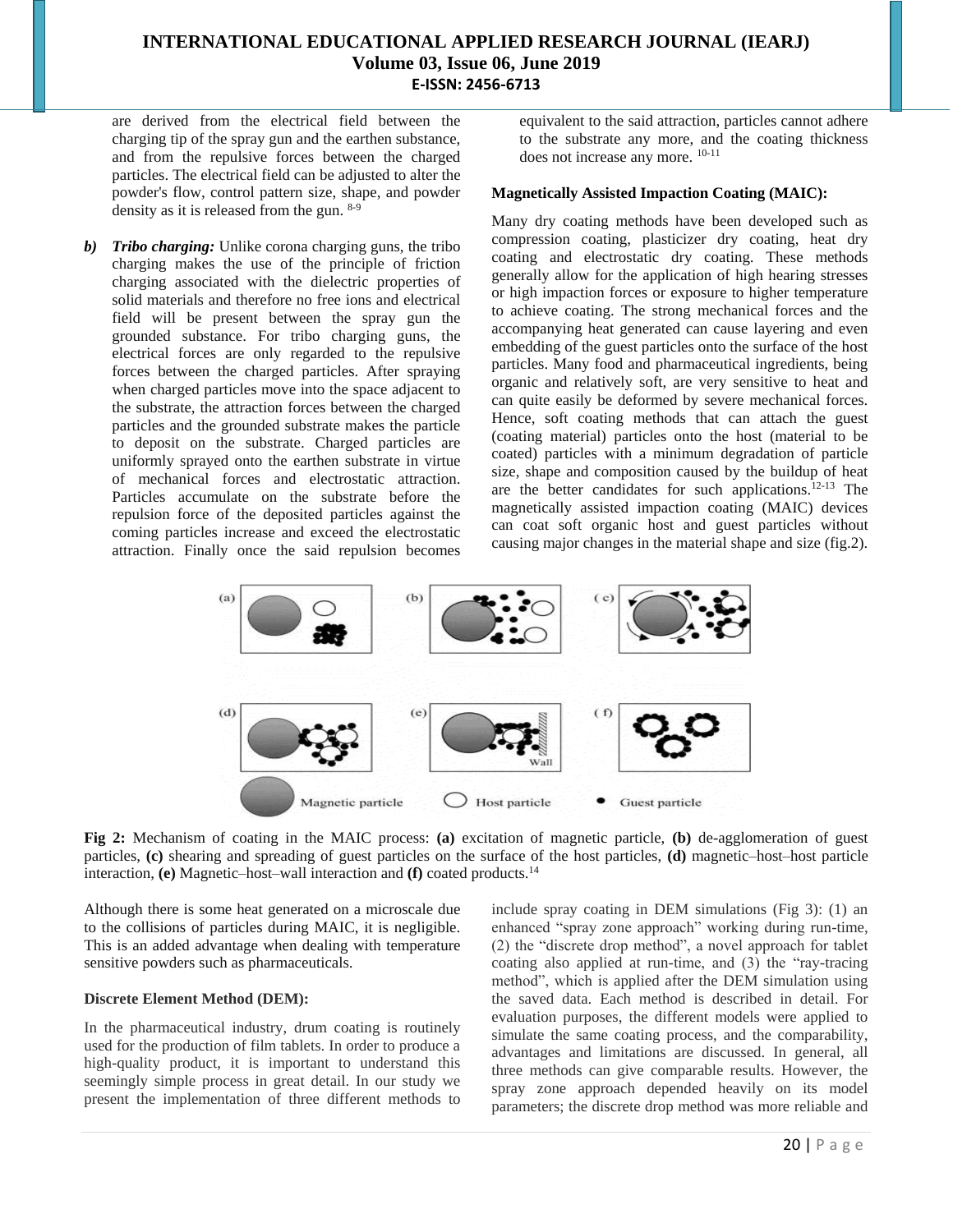versatile. While the time resolution is higher for the first two methods listed above, the third is faster and more flexible $15$ .



**Fig 3:** Representation of DEM Principles <sup>17</sup>

### **Super Cell Coating:**

The standard practice of tablet coating often delivers a nonhomogenous product. Because the tablets are loaded in large rotating pans and vented for hot air drying, edges of tablets can get grounded off and intagliation can get filled in by coating material leading to uneven coating on edges/corners and tablet faces. Supercell Coating Technology may also be used for coating of flat or highly oblong tablets or friable tablets. In this process, drying is very fast, making it possible to coat extremely hygroscopic tablets. The deposition accuracy is sufficiently high to layer API onto tablets, and uniform layers of taste masking or modified release coatings can be applied consecutively within a single continuous batch.

Unique features of super cell coating technology are:

- (1) Continuous coating
- (2) Short processing time
- (3) Flexible modular design
- (4) No scale-up to parameters
- (5) Batch size for R&D (Minimum size ∼30 grams)
- (6) Enhancing technology
- (7) Multi-layer coating

#### **Vacuum Film Coating:**

It is new coating technique that employs specially designed baffled pan. The pan is hot and water jacketed and it can be sealed to achieve a vacuum system. The tablets are placed in pan and the air in the pan is displaced by nitrogen before the desired vacuum level is obtained. The coating solution is applied by airless spray system. The vapors of the evaporated solvents are removed by vacuum system. Organic solvents can be effectively used with this coating techniques and high environment safety is also there.

#### **Compression Coating:**

Compression coating is not widely used, but it has advantages in some cases in which the tablet core cannot tolerate organic solvents or water and yet needs to be coated for taste masking, or to provide delayed or enteric properties to the product. In addition incompatible ingredients can be conveniently separated by process. This type of coating requires a specialized tablet machine.

#### **Dip Coating:**

Coating is applied by dipping them into coating liquid the wet tablets are dried in conventional coating pans. Alternate dipping and drying steps may be repeated several times to achieve the coating of desired one. The process lacks the speed, versatility, and the reliability of spray coating techniques.

| S.no | Defect <sup>18</sup> | Reasons <sup>19-20</sup>                                                                          |
|------|----------------------|---------------------------------------------------------------------------------------------------|
| 1    | Picking and sticking | This is when the coating removes a piece of the tablet from the core. It is caused by over-       |
|      |                      | wetting the tablets, by under-drying, or by poor tablet quality.                                  |
| 2    | <b>Bridging</b>      | This occurs when the coating fills in the lettering or logo on the tablet and is typically caused |
|      |                      | by excess application of the solution, poor design of the tablet embossing, high coating          |
|      |                      | viscosity, high percentage of solids in the solution, or improper atomization pressure.           |
| 3    | Erosion              | This can be the result of soft tablets, an over-wetted tablet surface, inadequate drying, or lack |
|      |                      | of tablet surface strength                                                                        |
| 4    | Twinning             | This is the term for two tablets which stick together, and it's a common issue with capsule       |
|      |                      | shaped tablets. Suppose you don't want to change the tablet shape, you can solve this problem     |
|      |                      | by changing the pan speed and spray rate. Try lowering the spray rate or increasing the pan       |
|      |                      | speed. In some cases, it is necessary to alter the design of the tooling by very slightly         |
|      |                      | changing the radius. The change is almost impossible to see, but it solves the twinning           |
|      |                      | problem.                                                                                          |

#### **Defects and Solutions of coated tablets:**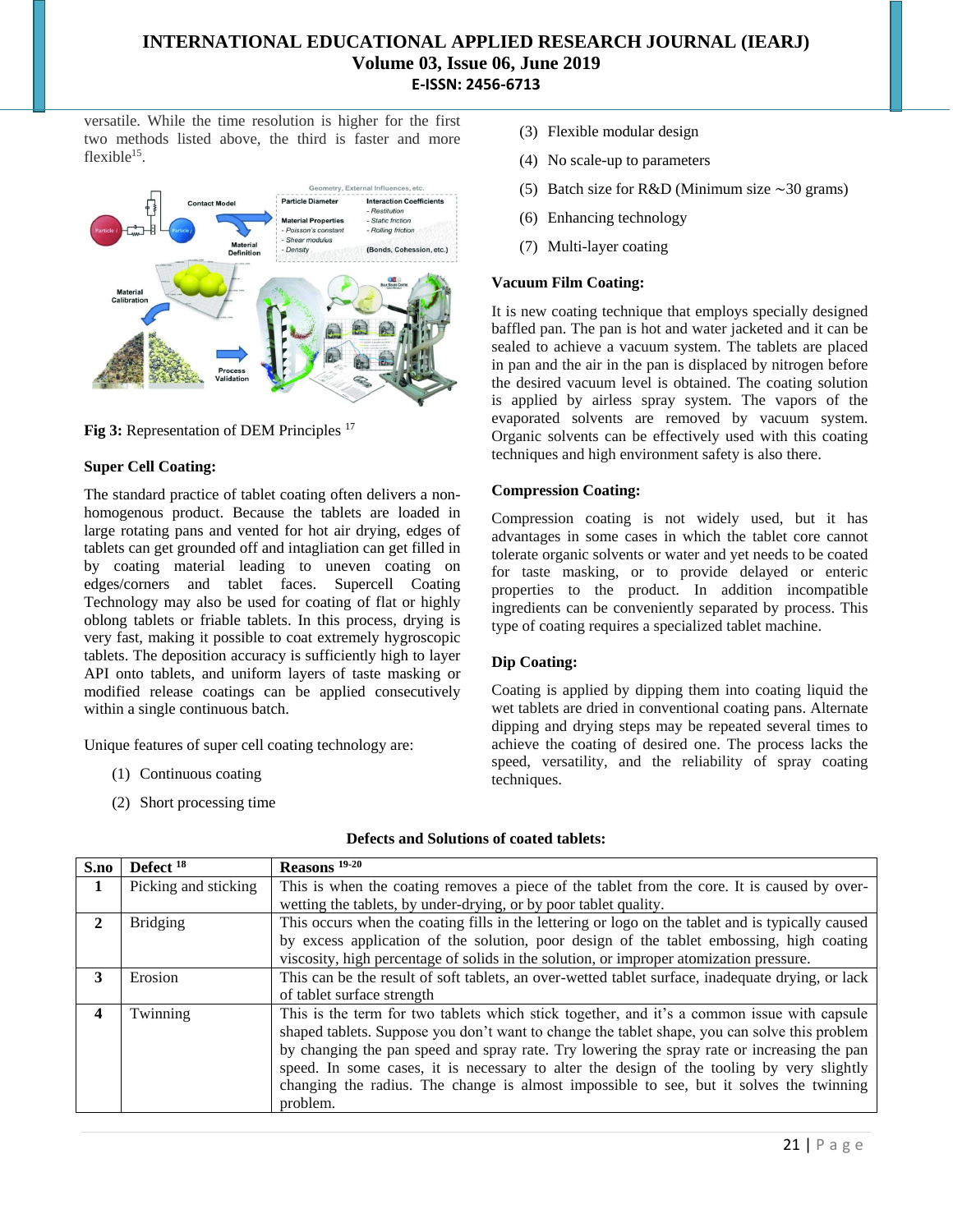|   | Peeling and frosting | This is a defect where the coating peels away from the tablet surface in a sheet. Peeling          |
|---|----------------------|----------------------------------------------------------------------------------------------------|
|   |                      | indicates that the coating solution did not lock into the tablet surface. This could be due to a   |
|   |                      | defect in the coating solution, over-wetting, or high moisture content in the tablet core.         |
|   | <b>Blistering</b>    | Too rapid evaporation of solvent from the coated tablets and the effect of high temperature on     |
|   |                      | the strength and elasticity of the film may cause blistering. Milder conditions are required in    |
|   |                      | this case.                                                                                         |
|   | Mottled colour       | This can happen when the coating solution is improperly prepared, the actual spray rate            |
|   |                      | differs from the target rate, the tablet cores are cold, or the drying rate is out of spec.        |
| 8 | Orange peel          | This refers to a coating texture that resembles the surface of an orange. It is usually the result |
|   |                      | of high atomization pressure in combination with spray rates that are too high                     |

### **Coated Tablet Evaluation:**

Determination of the quality of a tablet coat involves studying of the film and the film-tablet interactions. The following test methods can be employed.

Adhesion test with tensile strength testers are used to measure the force needed to peel the film from the tablet surface.

Diametric crushing strength of the coated tablets is determined using a tablet hardness tester. The rate of coated tablet disintegration and dissolution should also be studied. Stability studies can be conducted on coated tablets to verify whether temperature and humidity changes would result in film defects.

Exposure to elevated humidity and measurement of tablet weight gain provide relative information on the protection provided by the film <sup>16</sup>

## **Conclusion:**

From the last three decades, coating of pharmaceutical formulations including tablet coating have been subject of remarkable developmental efforts aiming to ensure and enhance the final product quality. Improvements regarding energy consumption, film distribution, drying efficiency and continuous processing have contributed to significantly develop this technology with improved safety profiles. In future there is enormous possibility of developments in the area of tablet coating to achieve specific benefits.

## **References:**

- 1. Lachman L., Lieberman, H. A., Joseph L. K. The Theory and Practice of Industrial Pharmacy; Varghese Publishing House; Mumbai; Third Edition; Pp .297- 321.
- 2. Lachman L., Liberman H., and Kanig J. The Theory and Practice of Industrial Pharmacy; Third Edition: 293-345, 346-373.
- 3. Aulton M. Pharmaceutics: The Science of Dosage Form Design; International Student Edition: 304-321, 347-668.
- 4. Remington's The Science and Practice of Pharmacy. Volume-I. 21st ed. Indian Edition, Lippincot Williams and Wilkins. 2005: 929-938.
- 5. Kamble N. et al. Innovations in tablet coating technology: A review. International Journal of Applied Biology and Pharmaceutical Technology. 2011; 214- 218.
- 6. Remington's The Science and Practice of Pharmacy. Volume-I. 21st ed. Indian Edition, Lippincot Williams and Wilkins. 2005; 929-938.
- 7. Cole G, Hogan J, Aulton M. Pharmaceutical Coating Technology. Taylor and Francis, London, 1995; 1-5.
- 8. Qiao M. et al A Novel Electrostatic Dry Powder Coating Process for Pharmaceutical Dosage Forms: Immediate Release Coatings for Tablets. European J Pharm Biopharm. 2010: 304-310.
- 9. Pawar A. et al Advances in Pharmaceutical Coatings. International Journal of ChemTech Research. 2010: 733-737.
- 10. Mazumder M, Sims R, Biris A. Twenty-first century research needs in electrostatic processes applied to research needs in electrostatic processes applied to industry and medicine. Chem Eng Sci. 2006; 61: 2192- 2211.
- 11. Hogan, John E, Page, Trevor R, Linda S, John N. Powder coating composition for electrostatic coating of pharmaceutical substrates. US Patent 6, 406, 738. 2002 June 18.
- 12. M.Ramlakhan, Chang Yu Wu, Satoru Watano, Rajesh N. Dave, Robert Pfeffer, Dry particle coating using magnetically assisted impaction coating: modification of surface properties and optimization of system and operating parameters. Powder Technol. 2000; 112(1-2): 137-148.
- 13. Mazumder M, Sims R, Biris A. Twenty-first century research needs in electrostatic processes applied to research needs in electrostatic processes applied to industry and medicine. Chem Eng Sci. 2006; 61: 2192- 2211.